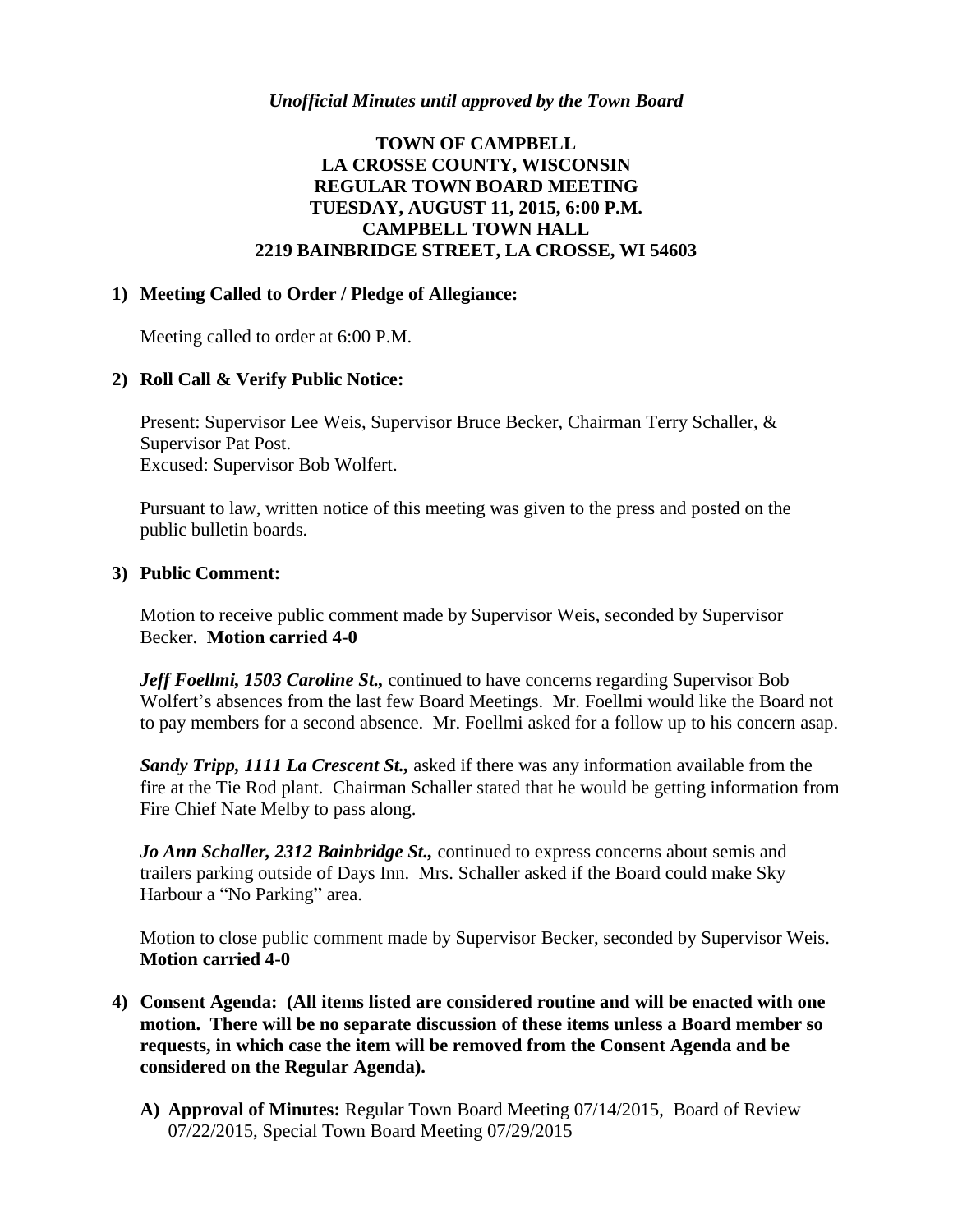### **B) Plan Commission Meeting Recommendations: 08/04/2015**

**1)** Adam Etrheim, Shenanigans, request for a sign permit variance. (**Recommendation to Approve)**

### **C) Payment of Bill:**

Motion to approve the Consent Agenda made by Supervisor Becker, seconded by Supervisor Weis. **Motion carried 4-0**

### **5) Business:**

**A)** Leona Glazier, 1610 Bainbridge St. #7, request for a third dog.

Motion to approve Leona Glazier's request for a third dog made by Supervisor Post, seconded by Chairman Schaller. **Motion failed 2-2 (Becker & Weis voted no)**

Discussion followed. Supervisor Becker would like the Board to enforce the ordinance as is currently written. Supervisor Post suggested that at the end of 2015, the Board would no longer approve requests for a third dog. This would allow the Board time to get notices to residents. The Board approved this suggestion and instructed the Clerk to get notices to residents.

Motion to approve Leona Glazier's request for a third dog made by Supervisor Post, seconded by Supervisor Weis. **Motion carried 3-1 (Becker voted no)**

**B)** Jim Melby, French Island Sailboat Club, to discuss possible action for weed removal at the Nelson Park boat landing. (Held Over)

Greg Martin, O.B.O. Jim Melby & French Island Sailboat Club, discussed some suggestions for weed removal and control at the Nelson Park boat landing. Mr. Martin is asking for \$1500 annually from the Town to help offset the cost of removal. Supervisor Weis stated that he would include this fee into his budget proposal for 2016 and this would be discussed more during budget sessions. Supervisor Post would like more information brought back to the Board.

# **No Further Action**

**C)** Law Enforcement Mutual Assistance agreement with the City of La Crosse and the City of Onalaska. (Held Over)

Mitch Brohmer's suggestions would be to look over the one from Onalaska and compare the two and to also have the Town Attorney review the proposed agreement.

Motion to hold over item 5(C) until the next scheduled Board Meeting made by Supervisor Weis, seconded by Supervisor Becker. **Motion carried 4-0**